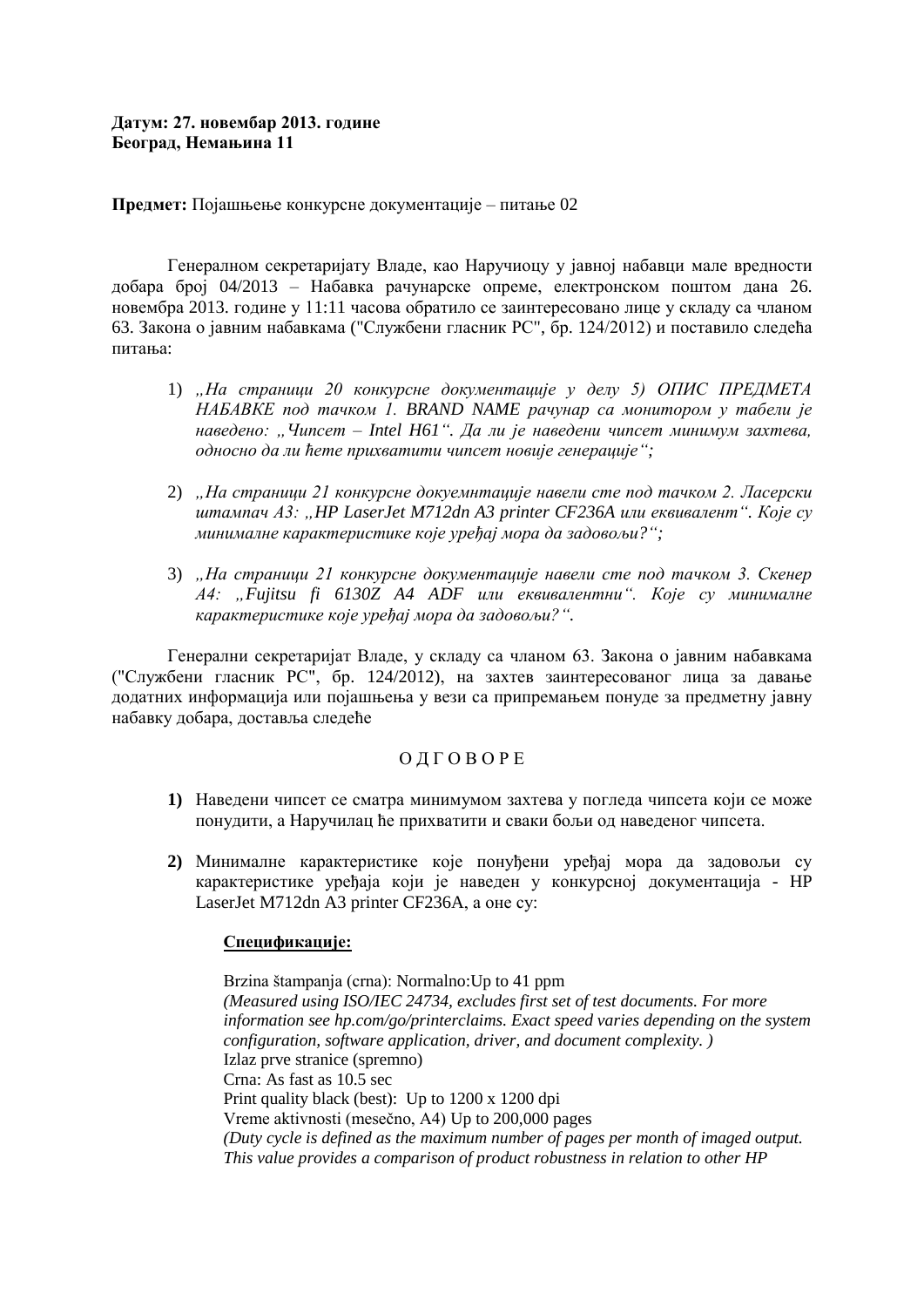*LaserJet or HP Color LaserJet devices, and enables appropriate deployment of printers and MFPs to satisfy the demands of connected individuals or groups.)* Recommended monthly page volume: 5000 to 20000 Recommended monthly page volume note: HP recommends that the number of printed pages per month be within the stated range for optimum device performance, based on factors including supplies replacement intervals and device life over an extended warranty period. Print technology: Laser Processor speed: 800 MHz Print languages: HP PCL 6, HP PCL 5e, HP Postscript 3 emulation, native PDF printing  $(v 1.4)$ 

Display: 5.08 cm, 4-line LCD (colour text and graphics)

#### **Могућност повезивања:**

HP ePrint capability: Yes

Mogućnost mobilnog štampanja: HP ePrint, Apple AirPrint™ Wireless capability: Optional, enabled with purchase of a hardware accessory Connectivity, standard: 2 Hi-Speed USB 2.0, 1 Hi-Speed USB 2.0 Device, 1 Gigabit Ethernet 10/100/1000 Base-T, 1 Hi-Speed USB 2.0 Easy Access Walkup Port, 1 Hardware Integration Pocket (HIP) Connectivity, optional: 802.11b/g/n wireless LAN (station mode), other networking accessories, HP Jetdirect 2700w USB Wireless Print Server Network ready: Standard (built-in Gigabit Ethernet) Minimalni sistemski zahtevi: Microsoft® Windows® 8, Windows® 7, Windows Vista®, Windows® XP (SP2+), Windows Server® 2003 (SP1+), Windows Server® 2008, Windows Server® 2008 R2; 200 MB available hard disk space; operating system compatible hardware system requirements, see microsoft.com; Mac OS X v10.6, v10.7; 200 MB available hard disk space; operating system compatible hardware system requirements, see apple.com Compatible operating systems: Microsoft® Windows® 8, Windows® 7, Windows Vista®, Windows XP® (SP2+), Windows Server® 2003 (SP1+), Windows Server® 2008 (32/64-bit), Windows Server® 2008 R2 (64-bit), Mac OS X v10.6, v10.7, For the latest operating system support see: Citrix® and Windows® Terminal Services (hp.com/go/upd), Novell® (novell.com/iprint), Linux (hplip.net), UNIX® (hp.com/go/unix, hp.com/go/unixmodelscripts, hp.com/go/jetdirectunix\_software), SAP device types (hp.com/go/sap/drivers, hp.com/go/sap/print), HP ePrint Mobile Driver (hp.com/go/eprintmobiledriver)

#### **Спецификације меморије[:](javascript:%20void(0);)**

Memory, standard: 512 MB Memory, maximum: 1 GB Hard disk: None

### **Руковање папиром[:](javascript:%20void(0);)**

Paper handling input, standard: 100-sheet multipurpose tray, 2 x 250-sheet input trays Paper handling input, optional: Optional 500-sheet input tray, optional 1x500-sheet paper feeder with cabinet and stand, optional 3x500-sheet paper feeder with stand, optional 3500-sheet high capacity input tray with stand (A4 only) Paper handling output, standard: 250-sheet output bin Duplex printing: Automatic (standard)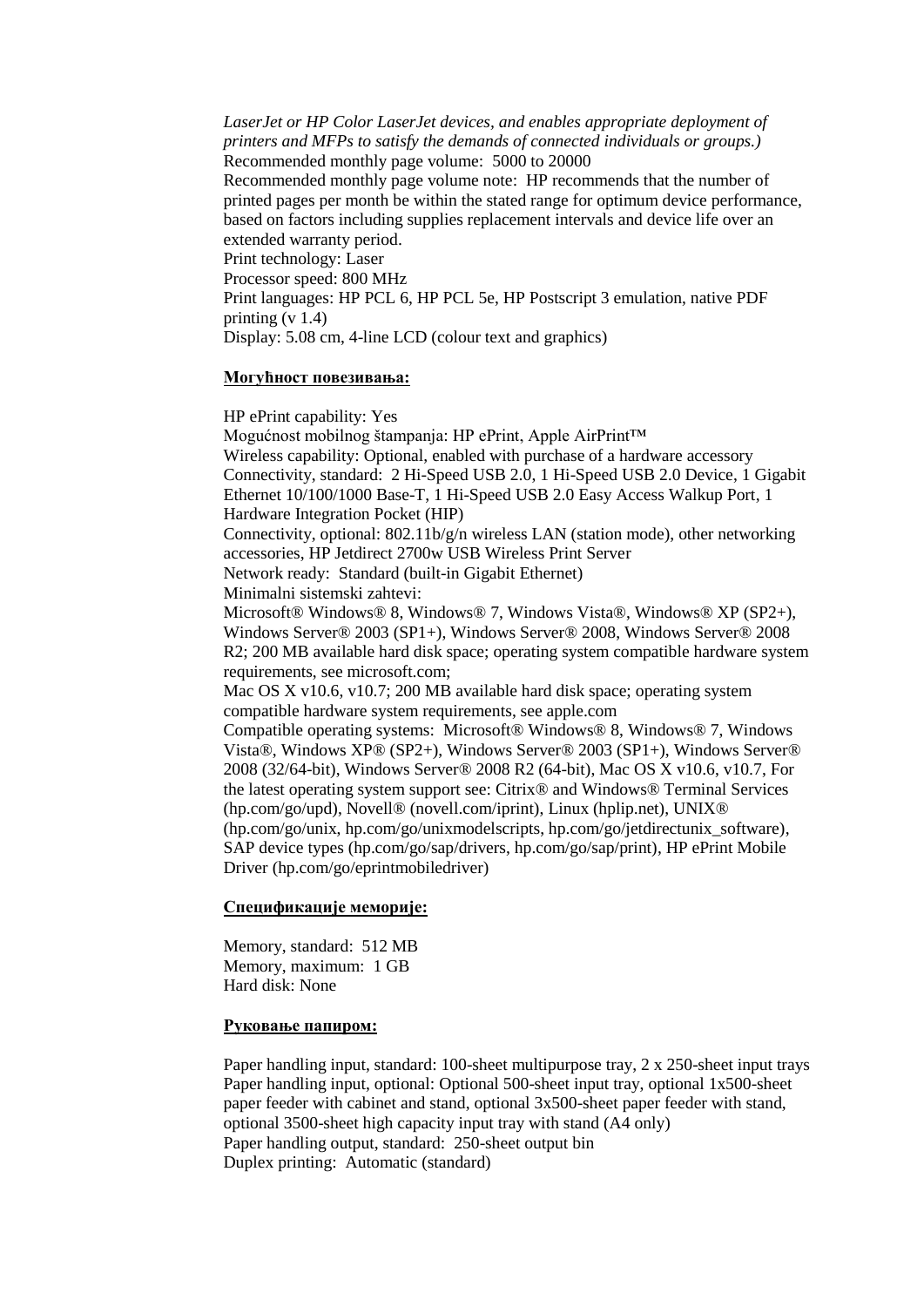Media sizes supported: Tray 1, 2: A3; A4; A5; B4 (JIS); B5 (JIS); Tray 3: A3; A4; A5; B4 (JIS); B5 (JIS) Media sizes, custom: Tray 1: 76.2 x 127 to 312 x 469.9 mm; Tray 2: 148 x 210 to 297 to 363 mm; Tray 3: 148 x 210 to 297 to 431 mm Media types: Paper (colour, letterhead, light, plain, preprinted, prepunched, recycled, rough, tough paper), bond, cardstock, envelope, labels, transparency, vellum Podržana težina medijuma: Tray 1: 60 to 199 g/m²; Tray 2, 3: 60 to 120 g/m²

### **Захтеви за напајање и рад[:](javascript:%20void(0);)**

Power: Input voltage: 220 to 240 VAC (+/- 10%), 50/60 Hz (+/- 2 Hz) Potrošnja energije: 786 watts (printing), 22.1 watts (ready), 6.1 watts (sleep), 0.21 watts (off). Typical Electricity Consumption (TEC): 3.289 kW/Week. (*Power requirements are based on the country/region where the printer is sold. Do not convert operating voltages; this will damage the printer and void the product warranty. Values subject to change, see hp.com/support for current information.*) Energy efficiency: ENERGY STAR® qualified Operating temperature range: 10 to 32.5ºC Operating humidity range: 30 to 70% RH

### **Димензије и тежина:**

Minimum dimensions (W x D x H):  $568 \times 596 \times 392 \text{ mm}$ Maximum dimensions (W x D x H): 858 x 989 x 392 mm Weight: 38.5 kg Package dimensions (W x D x H): 810 x 785 x 644 mm Package weight: 45.6 kg

### **Шта је укључено[:](javascript:%20void(0);)**

- HP LaserJet Enterprise 700 M712dn
- HP Black LaserJet Toner Cartridge (~10,000 pages)
- Automatic duplexer for two-sided printing
- Getting Started Guide, CD containing drivers and electronic documentation
- Power cord

Cable included: No, please purchase USB cable separately Warranty: One-year, on-site warranty. Warranty and support options vary by product, country and local legal requirements.

**3)** Минималне карактеристике које понуђени уређај мора да задовољи су карактеристике уређаја који је наведен у конкурсној документација - Fujitsu fi 6130Z A4 ADF, а оне су:

| <b>Model</b>                     | fi-6130 $Z$                           |  |
|----------------------------------|---------------------------------------|--|
| <b>Functional Specifications</b> |                                       |  |
| Image Sensor Type                | Color Charge Coupled Device (CCD) x 2 |  |
| Light Source                     | White cold cathode discharge lamp     |  |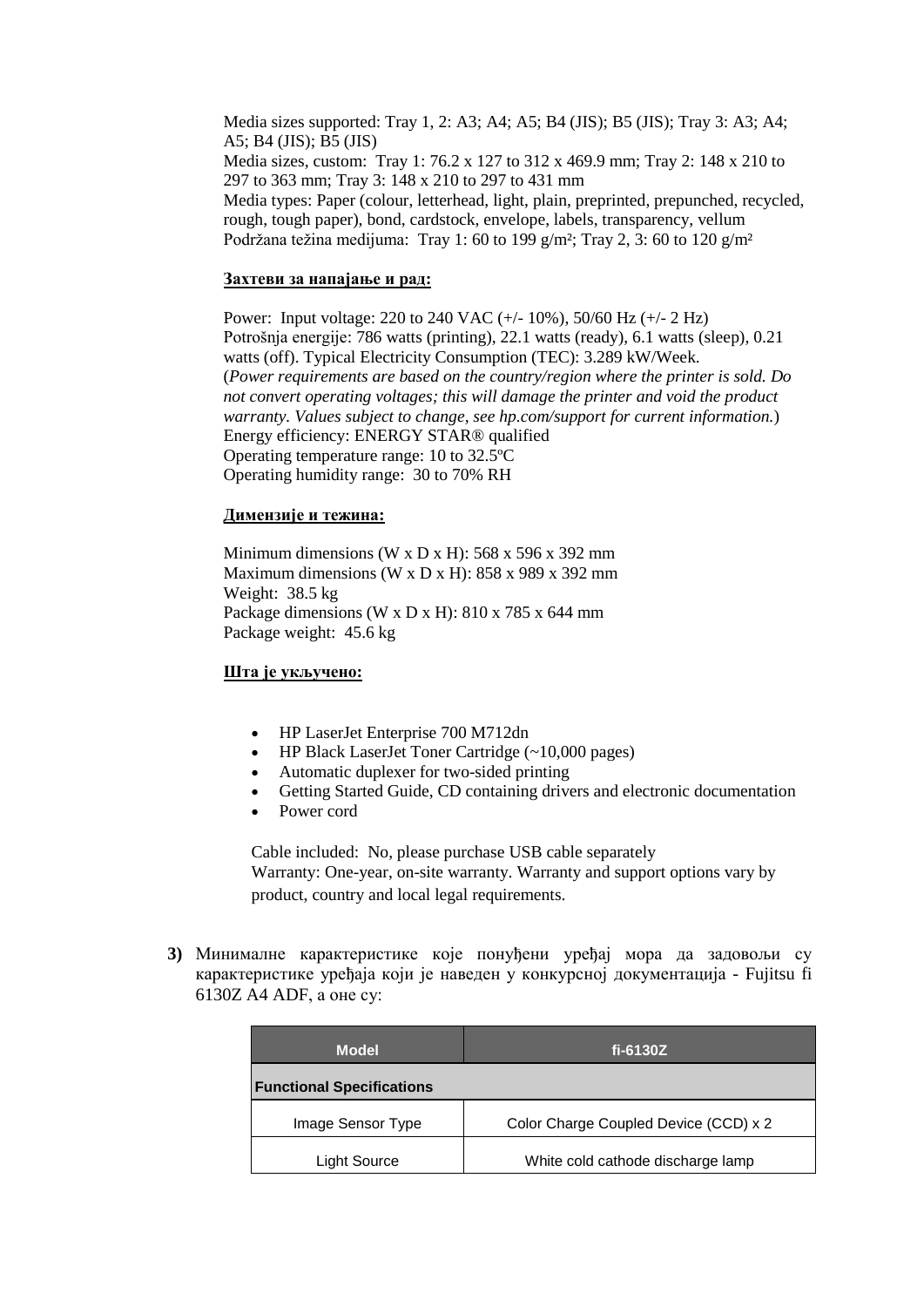| <b>Model</b>                                     |                                        | fi-6130Z                                                                        |               |  |
|--------------------------------------------------|----------------------------------------|---------------------------------------------------------------------------------|---------------|--|
| Optical Resolution <sup>(1)</sup>                |                                        | 600 dpi                                                                         |               |  |
| Output<br>Resolution                             | Color (24 bit)                         | 50 to 600 dpi<br>(adjustable by 1 dpi increments, 1200 dpi <sup>(2)</sup> )     |               |  |
|                                                  | Grayscale (8 bit)                      |                                                                                 |               |  |
|                                                  | Monochrome                             |                                                                                 |               |  |
| <b>Output Format</b>                             |                                        | Color: 24 bit, 8 bit/4 bit; Grayscale: 8 bit, 4 bit;<br>Monochrome: 1 bit $(3)$ |               |  |
| Internal Video Processing                        |                                        | 1024 levels (10 bit)                                                            |               |  |
| <b>Scanning Speeds</b>                           |                                        |                                                                                 |               |  |
|                                                  | Output (Letter/A4 size) <sup>(4)</sup> | <b>Simplex</b>                                                                  | <b>Duplex</b> |  |
| $Color^{(5)}$                                    | 200 dpi                                | 40 ppm                                                                          | 80 ipm        |  |
|                                                  | 300 dpi                                | 30 ppm                                                                          | 60 ipm        |  |
| Grayscale <sup>(5)</sup> /<br>Monochrome         | 200 dpi                                | 40 ppm                                                                          | 80 ipm        |  |
|                                                  | 300 dpi                                | 30 ppm                                                                          | 60 ipm        |  |
| ADF capacity $^{(6)}$                            |                                        | 50 Sheets (letter/A4, 20 lb.)                                                   |               |  |
| Document<br>size                                 | ADF minimum                            | 2 in. x 3 in. (52mm x 74mm)                                                     |               |  |
|                                                  | ADF maximum $(2)$                      | 8.5 in. x 14 in. (Legal)                                                        |               |  |
|                                                  | Long Document                          | 8.27 in. x 120 in. (10 feet) <sup>(8)</sup>                                     |               |  |
| ADF<br>Feeding<br>Paper<br>Weight<br>(Thickness) | Letter                                 | 11 to 56.2 lb. (41 to 210g/m2)                                                  |               |  |
|                                                  | A8 sheets                              | 34 to 56.2 lb. (127 to 210g/m2)                                                 |               |  |
|                                                  | Card <sup>(9)</sup>                    | Portrait and Landscape feeding <sup>(10)</sup>                                  |               |  |
| Interface                                        |                                        | USB 2.0 (B type connector)                                                      |               |  |
| <b>Physical Specifications</b>                   |                                        |                                                                                 |               |  |
| Power requirements                               |                                        | 100-240 VAC, 50/60 Hz                                                           |               |  |
| Power consumption                                |                                        | 38 W or less (Sleep: 5.36W or less)                                             |               |  |
| Dimensions (WxDxH) <sup>(11)</sup>               |                                        | 11.8 x 6.4 x 6.2 in. (301 x 160 x 158 mm)                                       |               |  |
| Weight                                           |                                        | 9.24 lb. (4.2 kg) or less                                                       |               |  |
| Environmental Compatibility <sup>(12)</sup>      |                                        | <b>ENERGY STAR® and RoHS</b>                                                    |               |  |
| Operating                                        | Temperature                            | 42° to 95°F (5° to 35°C)                                                        |               |  |